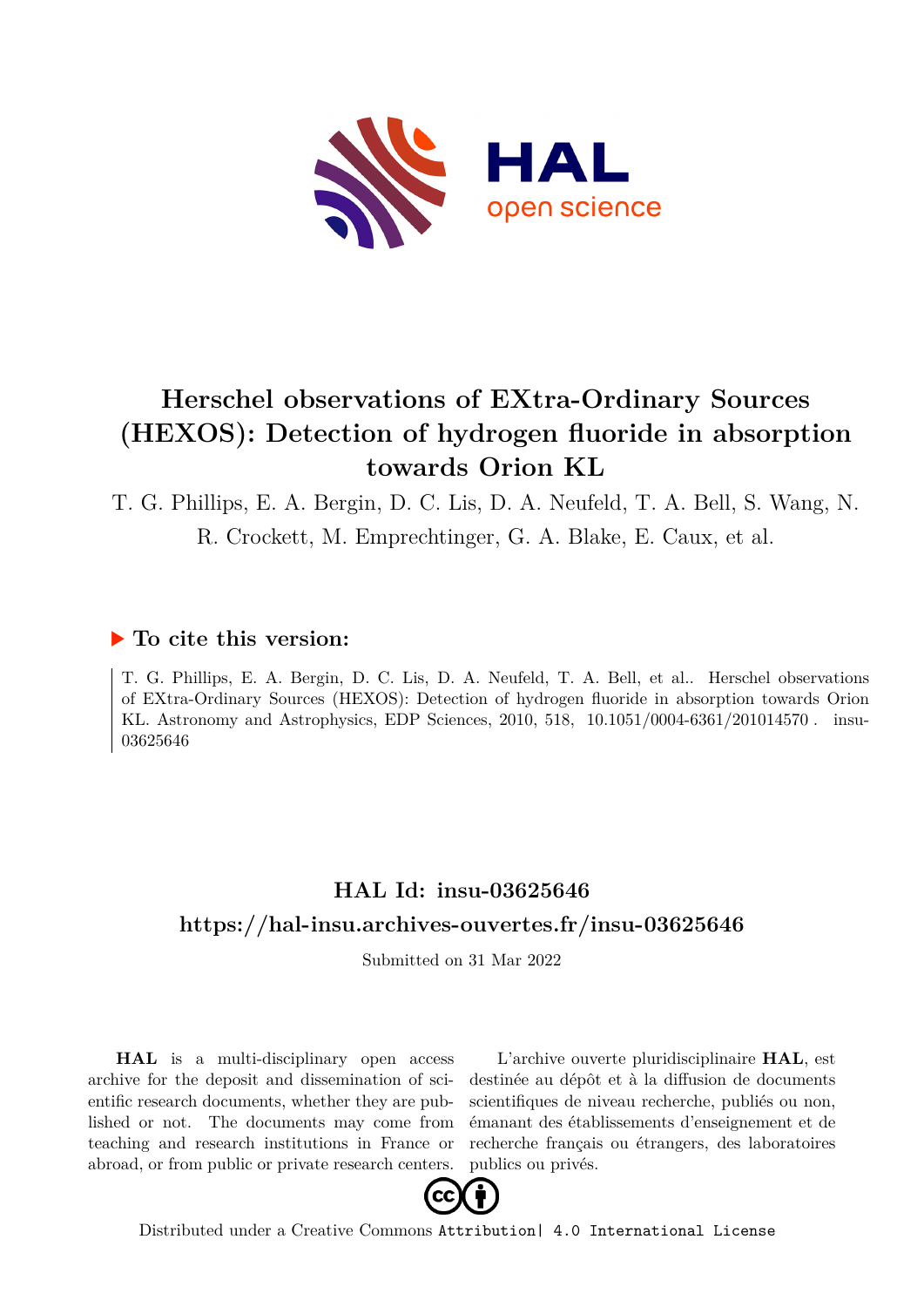Herschel: the first science highlights Special feature



LETTER TO THE EDITOR

# **Herschel observations of EXtra-Ordinary Sources (HEXOS):** Detection of hydrogen fluoride in absorption towards Orion KL<sup>\*</sup>

T. G. Phillips<sup>1</sup>, E. A. Bergin<sup>2</sup>, D. C. Lis<sup>1</sup>, D. A. Neufeld<sup>3</sup>, T. A. Bell<sup>1</sup>, S. Wang<sup>2</sup>, N. R. Crockett<sup>2</sup>, M. Emprechtinger<sup>1</sup>,

G. A. Blake<sup>1</sup>, E. Caux<sup>4,5</sup>, C. Ceccarelli<sup>6</sup>, J. Cernicharo<sup>7</sup>, C. Comito<sup>8</sup>, F. Daniel<sup>7,9</sup>, M.-L. Dubernet<sup>10,11</sup>, P. Encrenaz<sup>9</sup>,

M. Gerin<sup>9</sup>, T. F. Giesen<sup>12</sup>, J. R. Goicoechea<sup>7</sup>, P. F. Goldsmith<sup>13</sup>, E. Herbst<sup>14</sup>, C. Joblin<sup>4,5</sup>, D. Johnstone<sup>15</sup>,

W. D. Langer<sup>13</sup>, W. D. Latter<sup>16</sup>, S. D. Lord<sup>16</sup>, S. Maret<sup>6</sup>, P. G. Martin<sup>17</sup>, G. J. Melnick<sup>18</sup>, K. M. Menten<sup>8</sup>, P. Morris<sup>16</sup>,

H. S. P. Müller<sup>12</sup>, J. A. Murphy<sup>19</sup>, V. Ossenkopf<sup>12,20</sup>, J. C. Pearson<sup>13</sup>, M. Pérault<sup>9</sup>, R. Plume<sup>21</sup>, S.-L. Qin<sup>12</sup>,

P. Schilke<sup>8,12</sup>, S. Schlemmer<sup>12</sup>, J. Stutzki<sup>12</sup>, N. Trappe<sup>19</sup>, F. F. S. van der Tak<sup>21</sup>, C. Vastel<sup>4,5</sup>, H. W. Yorke<sup>13</sup>, S. Yu<sup>13</sup>,

J. Zmuidzinas<sup>1</sup>, A. Boogert<sup>16</sup>, R. Güsten<sup>8</sup>, P. Hartogh<sup>22</sup>, N. Honingh<sup>12</sup>, A. Karpov<sup>1</sup>, J. Kooi<sup>1</sup>,

J.-M. Krieg<sup>9</sup>, and R. Schieder<sup>12</sup>

*(A*ffi*liations are available in the online edition)*

Received 30 March 2010 / Accepted 20 April 2010

#### **ABSTRACT**

We report a detection of the fundamental rotational transition of hydrogen fluoride in absorption towards Orion KL using *Herschel*/HIFI. After the removal of contaminating features associated with common molecules ("weeds"), the HF spectrum shows a P-Cygni profile, with weak redshifted emission and strong blue-shifted absorption, associated with the low-velocity molecular outflow. We derive an estimate of  $2.9 \times 10^{13}$  cm<sup>-2</sup> for the HF column density responsible for the broad absorption component. Using our best estimate of the  $H_2$  column density within the low-velocity molecular outflow, we obtain a lower limit of ~1.6 × 10<sup>-10</sup> for the HF abundance relative to hydrogen nuclei, corresponding to ~0.6% of the solar abundance of fluorine. This value is close to that inferred from previous ISO observations of HF *J* = 2−1 absorption towards Sgr B2, but is in sharp contrast to the lower limit of  $6 \times 10^{-9}$  derived by Neufeld et al. for cold, foreground clouds on the line of sight towards G10.6-0.4.

**Key words.** ISM: abundances – ISM: molecules – submillimeter: ISM

#### **1. Introduction**

Hydrogen fluoride (HF) is expected to be the main reservoir of fluorine in the interstellar medium because it is easily produced by the exothermic reaction of F with  $H<sub>2</sub>$  (Neufeld et al. 2005; Neufeld & Wolfire 2009) and its very strong chemical bond makes this molecule relatively insensitive to UV photodissociation. Interstellar HF was first detected by Neufeld et al. (1997) with ISO. The  $J = 2-1$  rotational transition was observed in absorption towards Sgr B2, at a low spectral resolution using the ISO long-wavelength spectrometer (LWS). The HIFI instrument (de Graauw et al. 2010) aboard the *Herschel* Space Observatory (Pilbratt et al. 2010) has allowed observations of the ground state rotational transition of HF at 1.232 THz to be performed for the first time, at high spectral resolution. This transition is expected to be generally observed in absorption because of the very large A coefficient (e.g. Neufeld et al. 2010). Only extremely dense regions could possibly generate enough collisional excitation to yield an HF feature with a positive frequency-integrated flux.

A full HIFI spectral scan of band 5a, with frequency coverage from 1.109 to 1.239 THz, was carried out as part of the guaranteed time key program *Herschel observations of EXtra-Ordinary Sources: The Orion and Sagittarius B2*

*star-forming regions* (HEXOS). With a strong continuum, it might be expected that Orion would exhibit numerous absorption lines; however it is well known to exhibit no absorption lines at mm wavelengths. For instance even CO *J* = 1−0, which is seen with self-reversals towards many star-forming regions, has a smooth emission line profile with no self-absorption (e.g. Tauber et al. 1991). The lack of absorption has been attributed to competing excitation gradients (external heating from  $\theta^1 C$ and internal heating from the embedded massive protostars), the location of the H<sub>II</sub> region on the front of the cloud, and the presence of numerous unresolved dense  $(n_{\text{H}_2} > 10^5 \text{ cm}^{-3})$ clumps along the line of sight (Tauber et al. 1991). At shorter wavelengths some evidence for absorption is found. Betz & Boreiko (1989) find that the blue side of the fundamental rotational transition of OH is completely absorbed, with only a redshifted emission component. The far-infrared survey of Lerate et al.  $(2006)$  with ISO-LWS (188 to 44  $\mu$ m), has shown that the shapes of water and OH lines gradually change from pure emission at the longest wavelengths to mostly P-Cygni profiles at the shortest wavelengths. At even shorter mid-infrared wavelengths, strong water absorption has been detected by Wright et al. (2000) using ISO-SWS. With the ∼10 km s<sup>-1</sup> resolution of the SWS Fabry Perot, the absorption is shown to be blue-shifted with respect to the source systemic velocity, extending down to about  $-50 \text{ km s}^{-1}$ . In recent observations with the CRIRES spectrograph on the Very Large Telescope, Beuther et al. (2010)

<sup>-</sup> *Herschel* is an ESA space observatory with science instruments provided by European-led Principal Investigator consortia and with important participation from NASA.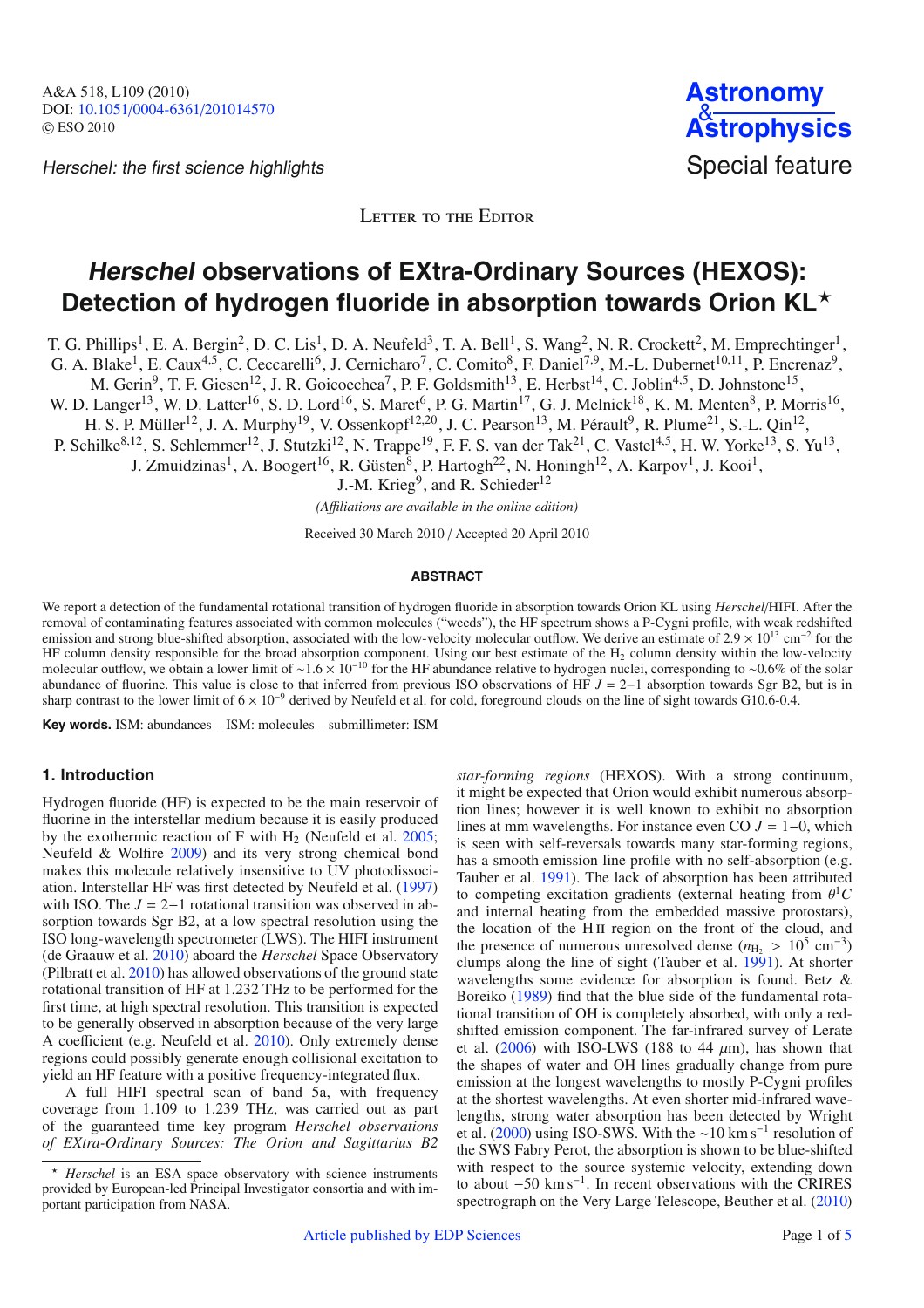have obtained spectra of the R-branch of the  $v = 1-0$  band of both 13CO and 12CO toward the BN object and "source n" within Orion KL. These spectra, which are consistent with earlier spectra obtained at lower resolution and signal-to-noise ratio by Scoville et al. (1983), also show strong absorption at velocities between about  $-25$  and  $12 \text{ km s}^{-1}$ . As we will discuss below, the particular excitation of these lines (ground rotational state HF and ground vibrational state CO) makes them strong candidates to be seen in absorption, provided favorable geometry and strong background continuum exist. Ground state rotational lines of water isotopologues have similar excitation requirements and HIFI observations of para- $H_2^{18}O$  and para- $H_2^{17}O$ , observed separately in band 4b, are also discussed here.

#### **2. Observations**

HIFI observations presented here were carried out on March 6, 2010 using the dual beam switch (DBS) mode pointed towards the Orion Hot Core at  $\alpha_{J2000} = 5^{\text{h}}35^{\text{m}}14.3^{\text{s}}$  and  $\delta_{J2000} =$ −5◦22 36.7. The DBS reference beams lie approximately 3 east and west (i.e. perpendicular to the orientation of the Orion Molecular Ridge; e.g. Ungerechts et al. 1997). We used the Wide Band Spectrometer providing a spectral resolution of 1.1 MHz (0.26 km s−1) over a 4 GHz IF bandwidth. Although both H and V polarization data were obtained, we only present here data from the H polarization, reduced using HIPE (Ott 2010) with pipeline version 2.4.

The band 4b and 5a spectral scans consist of double sideband spectra with a redundancy of 6, which gives observations of a lower or upper sideband frequency with 6 different frequency settings of the local oscillator. This allows for the deconvolution and isolation of a single sideband spectrum (Comito & Schilke 2002). We applied the standard HIFI deconvolution using the *doDeconvolution* task within HIPE. All data presented here are deconvolved single sideband spectra, including the continuum. Regions of the spectrum free of lines were isolated and give a typical rms of  $T_A^* = 0.17$  K at the original spectral resolution. The HIFI beam size at 1.23 THz is  $17^{\prime\prime}$ , with an assumed main beam efficiency of 0.67.

A <sup>13</sup>CO  $J = 2-1$  spectrum towards Orion BN/KL was also obtained using the facility receiver and spectrometers of the Caltech Submillimeter Observatory (CSO) atop Mauna Kea in Hawaii. The CSO beam size at 220 GHz is ~33″ and the main beam efficiency is ∼0.68.

### **3. Results**

#### 3.1. First detection of submm absorption towards Orion

Figure 1 shows the detection of HF  $J = 1-0$  and para- $H_2^{18}$ O 1<sub>11</sub>-0<sub>00</sub> in emission and absorption towards Orion BN/KL (blue and red histograms, respectively). Both lines show highvelocity emission line wings on the red side of the systemic velocity of 9 km s<sup> $-1$ </sup>, a sharp drop near the systemic velocity, and broad absorption extending towards lower (blue) velocities. In contrast,  $13\text{CO}$  *J* = 2–1 emission (black histogram) shows broad line wings superposed on a narrow feature at  $9 \text{ km s}^{-1}$ , but no evidence for absorption.

There are a number of issues which must be addressed. First these data were obtained using DBS which places the reference beams 3' away from the central hot core. This is large enough to avoid any reference position contamination from the hot core and shock, but might encompass emission from the extended molecular ridge. Both HF and para- $H_2^{18}O$  have high dipole moments and fast  $(>10^{-2} \text{ s}^{-1})$  spontaneous de-excitation



**[Fig. 1.](http://dexter.edpsciences.org/applet.php?DOI=10.1051/0004-6361/201014570&pdf_id=1)** HIFI detection of interstellar HF *J* = 1−0 (rest frequency 1232.47627 GHz; Nolt et al. 1987) and para-H<sub>2</sub><sup>8</sup>O 1<sub>11</sub>-0<sub>00</sub> (at 1101.698256 GHz) towards Orion BN/KL (blue and red, respectively). The region of low-velocity HF absorption is highlighted in grey. Both observations are from HIFI band 5a and are referenced to the temperature scale on the left. CSO  $13$ CO  $J = 2-1$  spectrum towards the same position is shown in black, using the temperature scale on the right. The HF absorption is blended with the emission of CH<sub>3</sub>OH ( $\sim$  – 10 km s<sup>-1</sup>) and SO<sub>2</sub> ( $\sim$  – 20 and –65 km s<sup>-1</sup>), shown in green. Subtraction of these contaminating lines results in the dark blue HF spectrum.

rates leading to critical densities in excess of  $10^8$  cm<sup>-3</sup> (Reese et al. 2005; Grosjean et al. 2003). Beyond the hot core, the density is well below this value (Bergin et al. 1996) and, for HF, extended emission is unlikely. This may not be the case for para-H<sup>18</sup> <sup>2</sup> O, as the ground state emission of *ortho*-H2O is strong and extended (Snell et al. 2000; Olofsson et al. 2003). Because the DBS mode alternates between two reference positions, we have used the Level 1 data to compute a difference spectrum between the two reference positions; we see no evidence for emission or absorption in such a difference spectrum for either line. It is very unlikely that the same level of emission or absorption would be present in the two reference beams, separated by 6' on the sky. In addition, the extended emission component in Orion is centered at 9 km s<sup>-1</sup> and has a narrow line width of 2–5 km s<sup>-1</sup>. For HF we do see absorption at the systemic velocity, but also a broad blue-shifted absorption. We thus conclude that the observed absorption is real, and not an artifact of the observing mode employed.

#### 3.2. Contamination by interfering lines

In the case of HF there is an additional complication in that the low-velocity blue absorption is blended with emission from CH<sub>3</sub>OH  $J = 21_1 - 20_0$  E and SO<sub>2</sub>  $J = 30_{7,23} - 29_{6,24}$  (see grey area in Fig. 1). A more extensive look at the spectrum near HF *J* = 1−0 is provided in Fig. 2. In this 7 GHz wide region of the spectrum we see multiple prominent lines of both  $CH<sub>3</sub>OH$  and  $SO<sub>2</sub>$ . For  $CH<sub>3</sub>OH$ , one of the detected transitions is  $J = 21<sub>1</sub> - 20<sub>0</sub>$  A<sup>+</sup>, which has a similar ground state energy and 120% stronger line strength than the  $J = 21<sub>1</sub> - 20<sub>0</sub>$  E transition. Thus we confirm the CH<sub>3</sub>OH contamination. We have modeled the extensive emission from  $SO<sub>2</sub>$  (and  $CH<sub>3</sub>OH$ ) seen in Band 5a assuming LTE (with a correction for optical depth). This analysis also confirms that  $SO_2$  *J* =  $30_{7,23}$  -  $29_{6,24}$  will emit at appreciable levels and interfere with the HF absorption.

Line contamination by abundant "weed" molecules, such as methanol or  $SO_2$ , will be a common problem affecting HIFI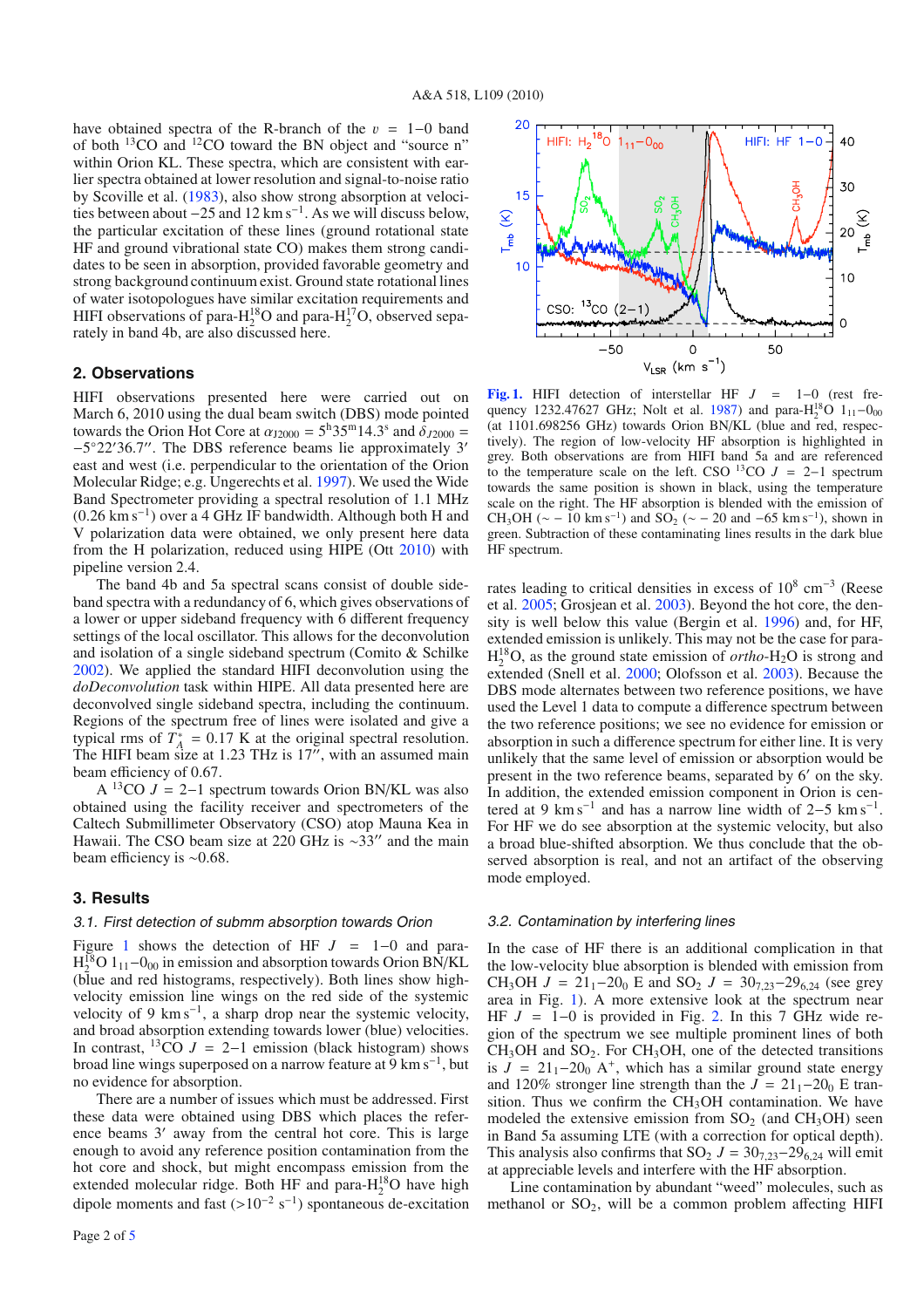

**[Fig. 2.](http://dexter.edpsciences.org/applet.php?DOI=10.1051/0004-6361/201014570&pdf_id=2)** A more extensive look at the molecular spectrum surrounding HF  $J = 1-0$ . Transitions of CH<sub>3</sub>OH and SO<sub>2</sub> were isolated using the frequencies taken from Müller & Brünken (2005) and Xu et al. (2008). Three lines are blended with (or provide background to) the HF absorption.

observations of molecular hot core sources and modeling tools are being developed to deal with this problem. The two  $SO_2$  lines in the spectrum have been removed using such a model<sup>1</sup>. In the case of CH3OH, the LTE model is not accurate enough to deal with the problem and we removed the interfering line by fitting a single-component gaussian and subtracting the emission. The emission fit and the final HF absorption spectrum are shown in Fig. 3. This spectrum is then used for the analysis in Sect. 4. The HF absorption full-width at zero intensity  $(FWZI)$  is ~50 km s<sup>-1</sup>, which is less than that of para-H<sub>2</sub><sup>18</sup>O  $(FWZI \sim 80 \text{ km s}^{-1})$ . For completeness, in the computation of the line-to-continuum ratio, we also explored the possibility that the  $CH<sub>3</sub>OH$  and  $SO<sub>2</sub>$  lines contribute to the background emission for the absorbing HF gas. This will be reflected in our error analysis.

The analysis is simpler for  $H_2^{18}O$ , which shows no evidence for any contamination within the absorption velocity range. For this line we have assumed a continuum value based on the level measured at frequencies adjacent to the water line.

### **4. Discussion**

After the removal of features attributed to  $CH<sub>3</sub>OH$  and  $SO<sub>2</sub>$ , the HF *J* = 1−0 spectrum shows a P-Cygni profile with a broad, blueshifted absorption at LSR velocities between about −45 and 9 km s<sup>-1</sup> and a redshifted emission component at LSR velocities in the range 12 to 50 km s<sup> $-1$ </sup>. The analysis of the HF emission, along with other spectral lines detected in Orion, will be discussed in a future paper. The HF spectrum is strikingly similar to that of another transition with an extremely high critical density: the CO fundamental vibrational band (Beuther et al. 2010) which shows the same combination of absorption at LSR velocities between about  $-25$  and 12 km s<sup>-1</sup> and weak emission extending to  $V_{LSR} \sim 30 \text{ km s}^{-1}$ . We suggest that exactly the same physical processes give rise to the CO  $v = 1-0$  and HF  $J = 1-0$  spectra: outflowing material surrounding the hot core in Orion absorbs and re-emits continuum radiation from the central source. The absorption – occurring in front of the source – naturally gives rise to a blueshifted absorption feature, while re-emission from



**[Fig. 3.](http://dexter.edpsciences.org/applet.php?DOI=10.1051/0004-6361/201014570&pdf_id=3)** HIFI HF  $J = 1-0$  spectrum (blue-green histogram) with fit to  $CH<sub>3</sub>OH$  and  $SO<sub>2</sub>$  emission shown in yellow. Subtraction of these contaminating lines provides a more complete look at the HF absorption (blue histogram).

the back side of the outflow provides the weak redshifted emission feature. For transitions with a very high critical density, the absorption of a "resonance line photon" (such as  $HF J = 1-0$ ) will inevitably be followed by re-emission. Were the continuum source surrounded by a spherical shell that is small compared to the telescope beam, the areas of the emission and absorption features would be equal. The simplest interpretation of the observed HF *J* = 1−0 spectrum – which shows an absorption feature that is stronger than the emission feature – is that the outflowing material is not entirely encompassed by the beam so that part of the emission flux is unobserved; this explanation could be tested by means of mapping observations.

Most of the material appears to have an outflow velocity ≤20 km s−<sup>1</sup> and is likely associated with the "Low Velocity Flow" (e.g. Genzel & Stutzki 1989). The para- $H_2^{18}O$  and para- $H_2^{17}O_{111}$  -  $0_{00}$  (not shown) lines also show absorption at negative LSR velocities, although the absorption extends further, to LSR velocities as negative as  $\sim$  − 80 km s<sup>-1</sup>. This behavior may reflect the presence of enhanced water abundances in the High Velocity Flow (Franklin et al. 2008). The para- $H_2^{18}O$  (and para- $H_2^{17}O$  1<sub>11</sub>-0<sub>00</sub>) line profiles are also different from HF in exhibiting an emission feature that is stronger than the absorption feature. This behavior must imply that collisional excitation provides an additional excitation mechanism, and may suggest that the rate coefficients for excitation of the para-water transition are significantly larger than those for excitation of the HF transition. To date, the collisional excitation of HF has been computed only in the case where He is the collision partner (Reese et al. 2005); the rate coefficients thereby derived are indeed an order of magnitude smaller than those computed for the excitation of para-water by  $H<sub>2</sub>$  (Grosjean et al. 2003), but the rate coefficients for excitation of HF by  $H_2$  might be expected to be larger than those for excitation by He.

We have determined the column density of absorbing molecules responsible for the broad blueshifted absorption features. If the absorbing material is assumed to cover the continuum source, we estimate the velocity-integrated optical depth HF  $J = 1-0$  as 11.8 km s<sup>-1</sup>, which implies an HF column density of 2.9  $\times$  10<sup>13</sup> cm<sup>-2</sup> if all molecules are in the ground-state. Uncertainties introduced by the need to correct for the  $SO<sub>2</sub>$  and CH3OH emission features result in possible errors that we estimate as about  $\pm 25\%$ . Derived under the same set of assumptions, the column densities of absorbing para- $H_2^{18}O$  and para- $H_2^{17}O$ are  $1.3 \times 10^{13}$  cm<sup>-2</sup> and  $7 \times 10^{12}$  cm<sup>-2</sup>, respectively. Strictly,

We made use of the myXCLASS program ([http://www.astro.](http://www.astro.uni-koeln.de/projects/schilke/XCLASS) [uni-koeln.de/projects/schilke/XCLASS](http://www.astro.uni-koeln.de/projects/schilke/XCLASS)), which accesses the CDMS (Müller et al. 2001, 2005; <http://www.cdms.de>) and JPL (Pickett et al. 1998; <http://spec.jpl.nasa.gov>) molecular data bases.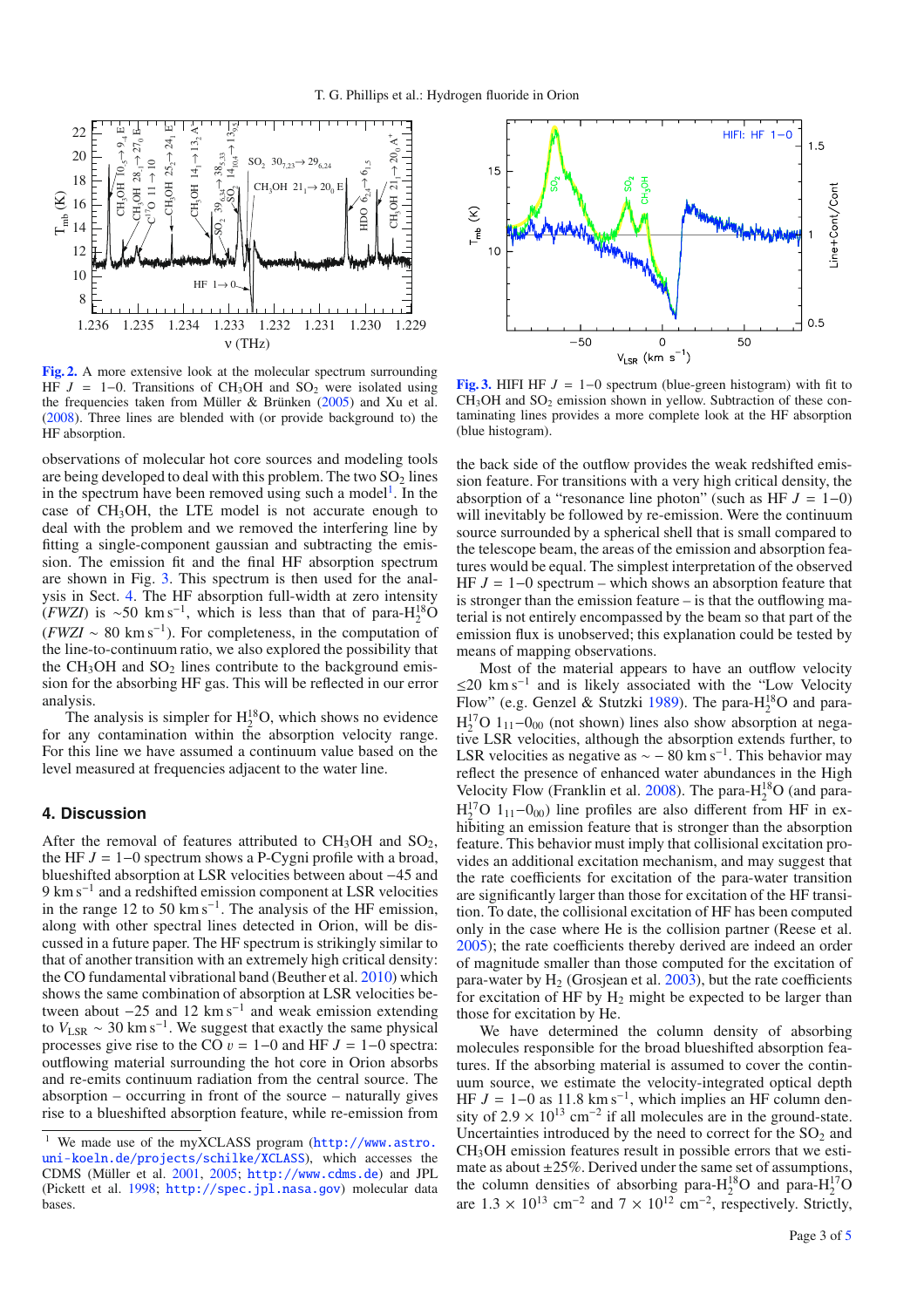these values are all lower limits, because the source could be partially-covered by clumps of arbitrarily large optical depth and the strong continuum could lead to some excitation. In addition, the water lines have strong emission which might lie behind the absorbing material. However, the fact that all three spectral lines show absorption profiles of similar shapes but different depths, suggests that the optical depths are not extremely large.

In order to estimate the molecular abundances implied by these column densities, we require an estimate of the total column density of  $H_2$ . Beuther et al.  $(2010)$  used the observed strength of the <sup>13</sup>CO  $v = 1-0$  absorption features along the sight-line to the BN object, together with standard assumptions about the  $^{13}$ CO/ $^{12}$ CO and CO/ $H_2$  abundance ratios, to derive an H<sub>2</sub> column density of  $4.9 \times 10^{22}$  cm<sup>-2</sup> for the outflowing absorbing gas. An alternative estimate has been obtained by Persson et al. (2007) from observations of *emission* from C17O pure rotational lines; this yields a value  $3 \times 10^{23}$  cm<sup>-2</sup> for the total H<sub>2</sub> column density within the Low Velocity Flow, half of which  $(1.5 \times$  $10^{23}$  cm<sup>-2</sup>) would be associated with the blue outflow lobe. We have estimated the  $H_2$  column density independently from the strength of the broad  $^{13}$ CO 2−1 emission component. Assuming LVG, 100 K kinetic temperature, an H<sub>2</sub> density of  $1 \times 10^5$  cm<sup>-3</sup> (Persson et al. 2007), and a <sup>13</sup>CO fractional abundance of 2  $\times$ 10<sup>-6</sup> (Dickman 1987), we derive  $N(H_2) = 9 \times 10^{22}$  cm<sup>-2</sup> in the blue outflow lobe. This value, intermediate between the Persson et al. and Beuther et al. estimates, is used in the subsequent calculations (a factor of 2 estimated uncertainty).

With these assumptions, our observations of the blueshifted absorption feature imply an HF abundance of  $1.6 \times 10^{-10}$  relative to hydrogen nuclei, corresponding to ∼0.6% of the solar abundance of fluorine (Asplund et al. 2009). This value is in sharp contrast with the lower limit  $N(HF)/N_H \ge 6 \times 10^{-9}$  obtained by Neufeld et al. (2010) for foreground material along the sight-line to G10.6-0.4, but close to that inferred  $(N(HF)/N_H =$  $1.5 \times 10^{-10}$ ) from previous observations of HF  $J = 2-1$  absorption toward Sgr B2 (Neufeld et al. 1997). Since the density in the Low Velocity Flow,  $n(H_2) \sim 10^5$  cm<sup>-3</sup> (Persson et al. 2007) is two orders of magnitude larger than the typical density of the foreground material probed in observations of G10.6-0.4, and since HF is expected to be the dominant reservoir of fluorine in the gas-phase, this abundance difference reflects a densitydependent depletion of fluorine nuclei onto grain mantles. A depletion factor  $\sim$ 10<sup>2</sup> does not seem unreasonable, in light of the polar nature of the HF molecule; indeed, the freezing and boiling points of HF are relatively large (190 K and 293 K respectively at 1 atm. pressure), so – as in the case of interstellar water – the freeze-out of HF can be expected to be quite efficient. On the other hand, shocks of velocity greater than ∼15 km s−<sup>1</sup> are predicted to release grain mantles into the gas phase as the result of sputtering (Draine 1995). If high depletions are indeed attained in gas traveling at outflow velocities up to ~35 km s<sup>-1</sup>, then our observations suggest that the acceleration to a given terminal velocity can occur without the material suffering shocks of equal velocity.

### **5. Conclusions**

Our observations of hydrogen fluoride toward Orion-KL have revealed an unusual absorption feature in the spectrum of this source. To our knowledge, this is the first report of a submillimeter spectral line with a net negative flux in this archetypical emission line source. The unusual behavior of the HF  $J = 1-0$ transition is a consequence of its extremely large critical density, and is mirrored by mid-infrared observations of the CO  $v = 1-0$ band. Thanks to the high spectral resolution achievable with HIFI, the HF  $J = 1-0$  line promises to provide a unique probe of the kinematics of – and depletion within – absorbing material along the sight-line to bright continuum sources, and one that is uncomplicated by the collisionally-excited line emission that is usually present in the spectra of other transitions. Redshifted HF *J* = 1−0 absorption may also prove to be an excellent tracer of the interstellar medium in the high-redshift Universe; the range of redshifts accessible from ground-based submillimeter telescopes is indicated by Neufeld et al. (2005, see their Fig. 11).

*Acknowledgements.* HIFI has been designed and built by a consortium of institutes and university departments from across Europe, Canada and the United States under the leadership of SRON Netherlands Institute for Space Research, Groningen, The Netherlands and with major contributions from Germany, France and the US. Consortium members are: Canada: CSA, U.Waterloo; France: CESR, LAB, LERMA, IRAM; Germany: KOSMA, MPIfR, MPS; Ireland, NUI Maynooth; Italy: ASI, IFSI-INAF, Osservatorio Astrofisico di Arcetri- INAF; Netherlands: SRON, TUD; Poland: CAMK, CBK; Spain: Observatorio Astronómico Nacional (IGN), Centro de Astrobiología (CSIC-INTA). Sweden: Chalmers University of Technology – MC2, RSS & GARD; Onsala Space Observatory; Swedish National Space Board, Stockholm University – Stockholm Observatory; Switzerland: ETH Zurich, FHNW; USA: Caltech, JPL, NHSC. Support for this work was provided by NASA through an award issued by JPL/Caltech. CSO is supported by the NSF, award AST-0540882.

#### **References**

- Asplund, M., Grevesse, N., Sauval, A. J., & Scott, P. 2009, ARA&A, 47, 481
- Bergin, E. A., Snell, R. L., & Goldsmith, P. F. 1996, ApJ, 460, 343
- Betz, A. L., & Boreiko, R. T. 1989, ApJ, 346, L101
- Beuther, H., Linz, H., Bik., A., Goto, M., & Henning, T. 2010, A&A, 512, A29
- Comito, C., & Schilke, P. 2002, A&A, 395, 357
- de Graauw, Th., et al. 2010, A&A, 518, L6
- Dickman, R. L. 1978, ApJS, 37, 407
- Draine, B. T. 1995, Ap&SS, 233, 111
- Franklin, J., Snell, R. L., Kaufman, M. J., et al. 2008, ApJ, 674, 1015
- Genzel, R., & Stutzki, J. 1989, ARA&A, 27, 41
- Grosjean, A., Dubernet, M.-L., & Ceccarelli, C. 2003, A&A, 408, 1197
- Lerate, M. R., Barlow, M. J., Swinyard, B. M., et al. 2006, MNRAS, 370, 597
- Müller, H. S. P., & Brünken, S. 2005, J. Mol. Spectrosc., 232, 213
- Müller, H. S. P., Thorwirth, S., Roth, D. A., & Winnewisser, G. 2001, A&A, 370, L49
- Müller, H. S. P., Schlöder, F., Stutzki, J., & Winnewisser, G. 2005, J. Mol. Struct, 742, 215
- Neufeld, D. A., & Wolfire, M. G. 2009, ApJ, 706, 1594
- Neufeld, D. A., Zmuidzinas, J., Schilke, P., & Phillips, T. G. 1997, ApJ, 488, L141
- Neufeld, D. A., Wolfire, M. G., & Schilke, P. 2005, ApJ, 628, 260
- Neufeld, D. A., et al. 2010, A&A, 518, L108
- Nolt, I. G., Radostitz, J. V., Dilonardo, G., et al. 1987, J. Mol. Spectrosc., 125,
- 274
- Olofsson, A. O. H., Olofsson, G., Hjalmarson, Å., et al. 2003, A&A, 402, L47
- Ott, S. 2010, in Astronomical Data Analysis Software and Systems XIX, ed. Y. Mizumoto, K.-I. Morita, & M. Ohishi, ASP Conf. Ser., in press
- Persson, C. M., Olofsson, A. O. H., Koning, N., et al. 2007, A&A, 476, 807
- Pickett, H. M., Poynter, R. L., Cohen, E. A., et al. 1998, J. Quant. Spectrosc. Radiat. Transfer, 60, 883
- Pilbratt, G. L., et al. 2010, A&A, 518, L1
- Reese, C., Stoecklin, T., Voronin, A., & Rayez, J. C. 2005, A&A, 430, 1139
- Scoville, N., Kleinmann, S. G., Hall, D. N. B., & Ridgway, S. T. 1983, ApJ, 275, 201
- Snell, R. L., Howe, J. E., Ashby, M. L. N., et al. 2000, ApJ, 539, L93
- Tauber, J. A., Goldsmith, P. F., & Dickman, R. L. 1991, ApJ, 375, 635
- Ungerechts, H., Bergin, E. A., Goldsmith, P. F., et al. 1997, ApJ, 482, 245 Wright, C. M., van Dishoeck, E. F., Black, J. H., et al. 2000, A&A, 358, 689
- Xu, L.-H., Fisher, J., Lees, R. M., et al. 2008, J. Mol. Spectrosc., 251, 305

Page 5 is available in the electronic edition of the journal at http://www.aanda.org